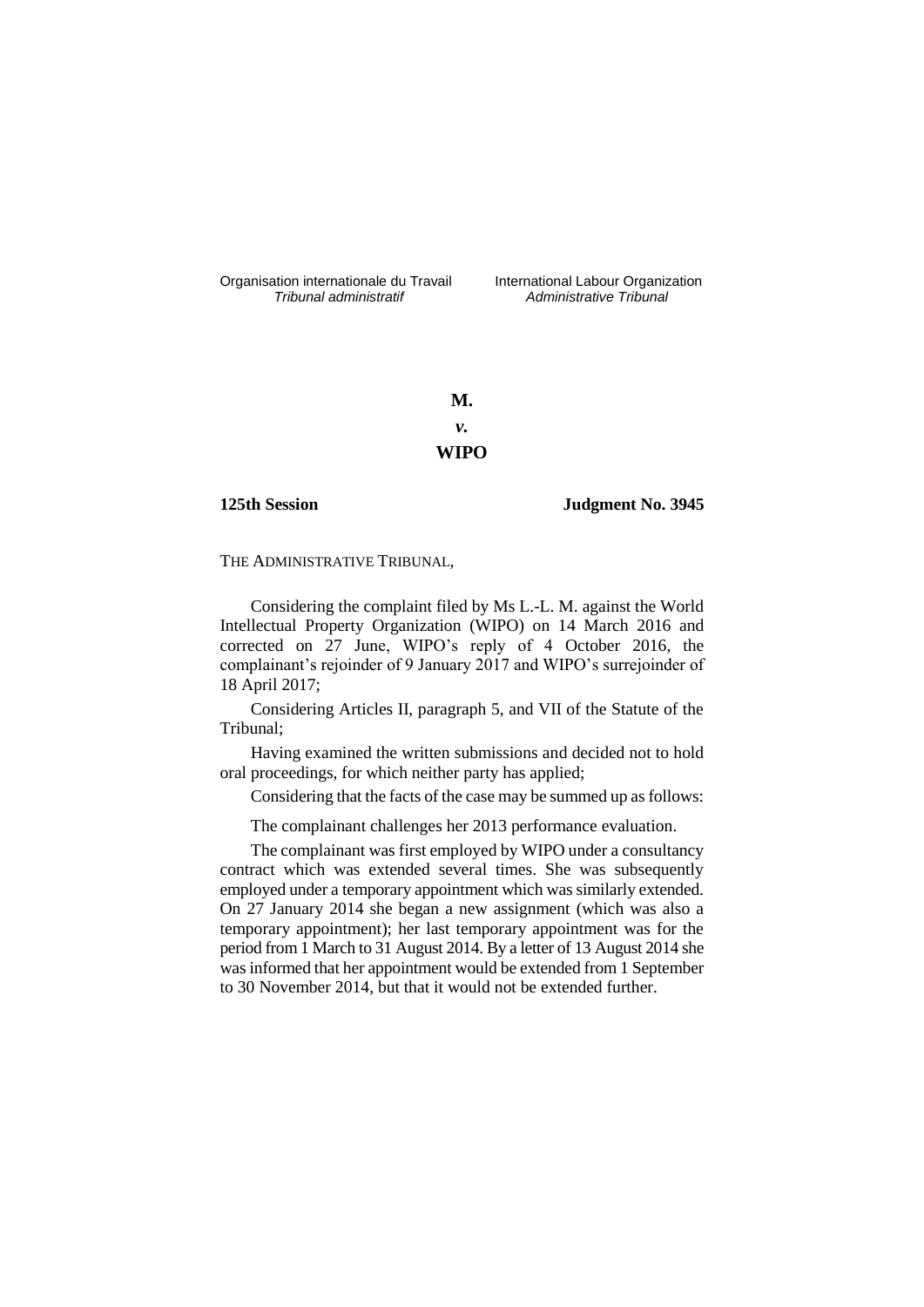On 17 November 2014 the complainant filed an appeal with the Appeal Board regarding the non-renewal of her appointment; this appeal was ultimately forwarded to the Director General to be treated as a request for review. By a letter of 16 January 2015 the complainant was informed that the Director General confirmed the non-renewal of her appointment. The complainant did not file an internal appeal challenging this decision.

In the meantime, in August 2014 she initiated a rebuttal of her 2013 performance evaluation in which she had received an overall rating of "Improvement in performance required" from her reviewing officer. On 19 September 2014 the Director of the Human Resources Management Department confirmed that rating. In December the complainant appealed that decision before the Appeal Board and requested that her overall rating be modified to "Effective performance" and that her rebuttal be re-examined by a competent authority. In its conclusions of 16 October 2015 the Appeal Board recommended inter alia that the Director General maintain the complainant's overall rating. By a letter of 15 December 2015 the complainant was notified that the Director General accepted the Appeal Board's recommendation that no change be made to her overall rating for 2013. That is the decision that the complainant identifies on the complaint form as the impugned decision.

Also in the meantime, at the beginning of November 2014 the complainant was placed on sick leave. She declared to the Administration that her illness was service-incurred and she sought an extension of her appointment until such a time as she recovered from her illness. On 14 November her sick leave was extended until the end of the month. On 12 January 2015 she contacted the Human Resources Management Department to request the establishment of a medical board; she reiterated this request several times. Following exchanges with the Administration regarding her illness, by a letter of 11 February 2015 she was informed by WIPO's insurer that it was not accepted that her illness was service-incurred.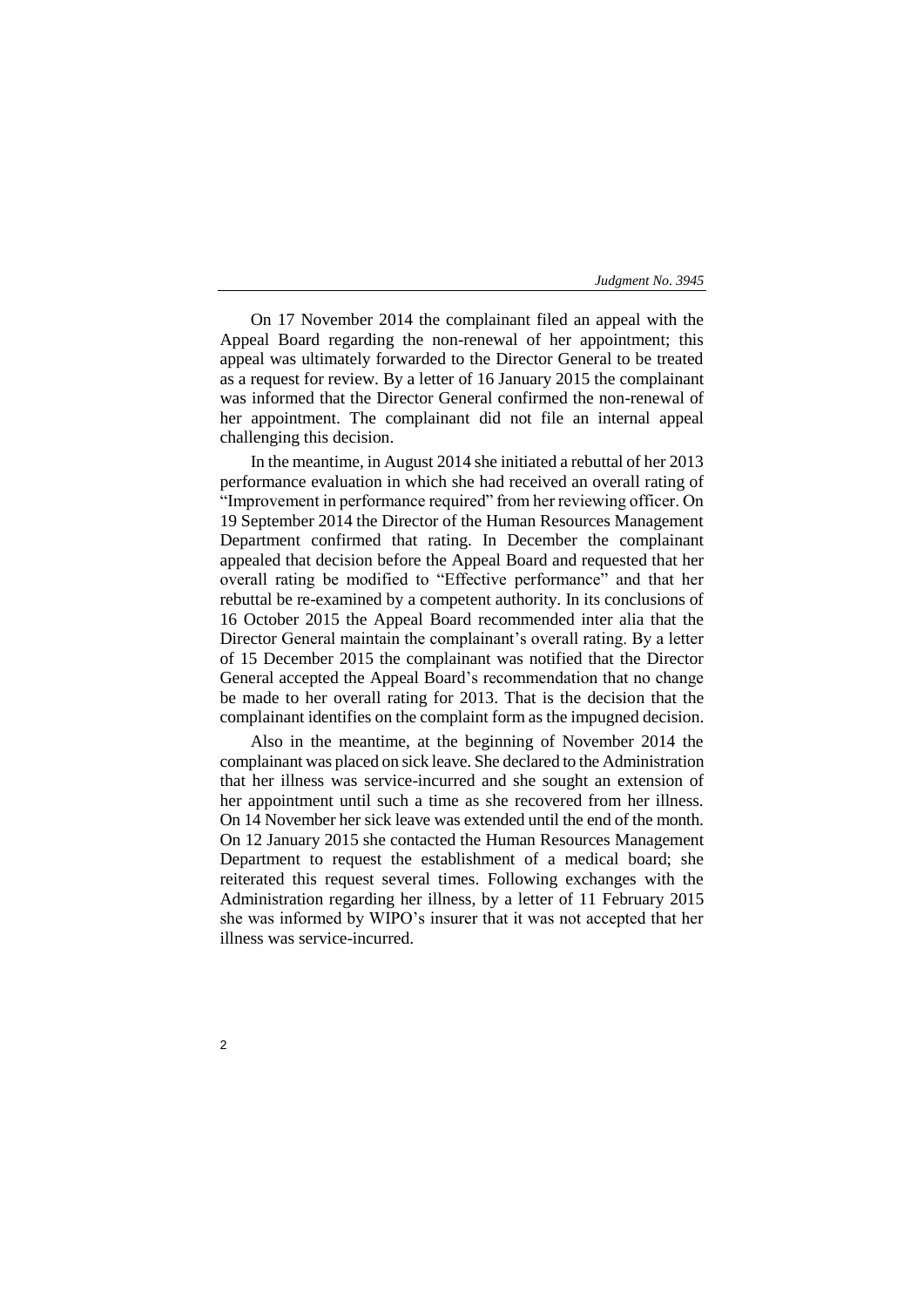The complainant asks the Tribunal to set aside the decisions of 16 January, 11 February and 15 December 2015 and she seeks the removal of her reviewing officer's assessment from her 2013 performance evaluation. She claims "actual" and moral damages, and costs.

WIPO asks the Tribunal to find that several of the complainant's claims are irreceivable for failure to exhaust the internal means of redress, to dismiss the complaint in its entirety and to deny the complainant the relief she seeks.

# CONSIDERATIONS

1. In the complaint form the complainant states the relief which she claims as follows:

"1. The Tribunal is requested to quash the Director-General's [d]ecision of January 16, 2015 in view of abuse or misuse of authority, unlawfulness, irregularity, error of law and incomplete consideration of the facts, and to conclude that [in] not renewing the complainant's contract after November 30, 2014, WIPO acted in breach of its duty of care and good faith. The Tribunal is further requested to conclude that the termination of the complainant's contract was abrupt and unjustified and it damaged her professional reputation and delayed her career development, and to award her actual and moral damages and costs as indicated in the [b]rief.

2. The Tribunal is requested to quash the Director-General's decision of December 15, 2015 and to conclude that in attempting to sign-off the complainant's performance assessment for a partial period (half [of] 2013), not discussing the revised assessment with the complainant, and changing it three times, WIPO acted in breach of due process. In addition, the Tribunal is requested [...] to conclude that [by] not reinstating the complainant's appraisal [rating of] 'effective performance', WIPO acted in breach of its duty of care and good faith. The Tribunal is further requested to conclude that neglecting the duty to provide the complainant with an objective and timely appraisal process was discriminative, abrupt and unjustified and it damaged the complainant's professional reputation and delayed her career development, and to award her actual and moral damages as indicated in the [b]rief.

3. The Tribunal is requested to quash the decision of WIP[O] and of the Medical Service of the [United Nations Office in Geneva] UNO[G] [...] as reflected in the letter [...] of February 11, 2015 [...] to reject the serviceincurred character of the complainant's illness as of November 1, 2014 [...] [and] to conclude that in rejecting her request to acknowledge her medical

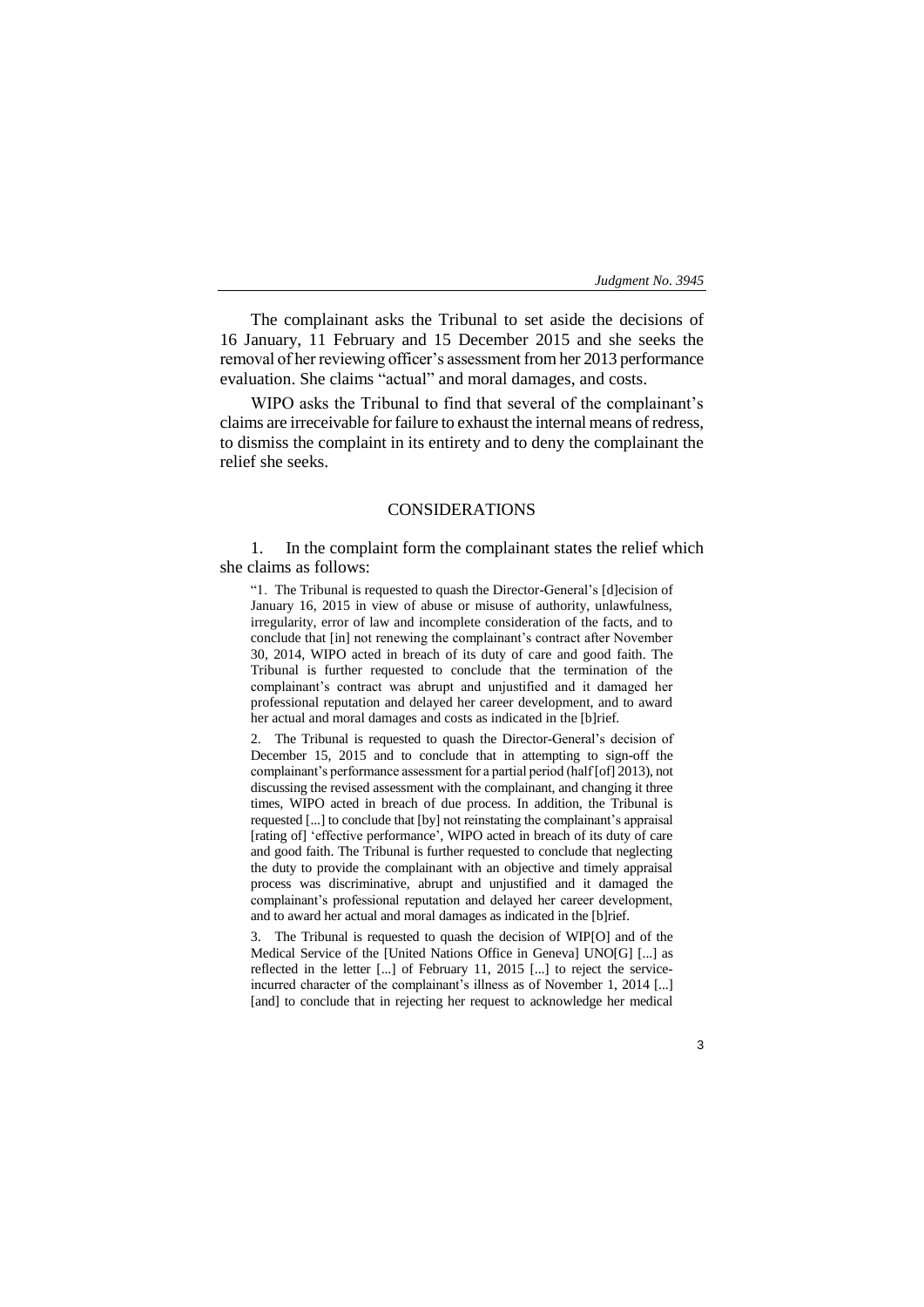situation as service-incurred without providing any formal feedback from WIPO and without disclosing to the complainant the results of her examination by [the] UNOG Medical Unit, WIPO acted in breach of due process. In addition, the Tribunal is requested to quash the decision of the Medical Service of [the UNOG] and to conclude that not appointing a medical committee in order to assess her medical condition in view of the opinion of her doctor, WIP[O] acted in breach of its duty of care and good faith and the duty of due process. The Tribunal is further requested to conclude that neglecting the duty to provide the complainant with an adequate opportunity to be examined by a medical committee was abrupt and unjustified and thus, the complainant deserves to be compensated for the actual and moral damages and costs, including all benefits she could have acquired should a medical committee [have been] appointed as indicated in the [b]rief."

2. In her brief, the complainant challenges the non-renewal of her contract. However, she did not lodge an internal appeal challenging the Director General's decision of 16 January 2015 with the Appeal Board in accordance with the relevant Staff Regulations and Staff Rules. Staff Regulation 11.5 expressly permitted former staff members of WIPO, as the complainant was at the material time, to file such an appeal. The complainant therefore did not exhaust the internal means of redress which were available to her to challenge the non-renewal decision as Article VII, paragraph 1, of the Tribunal's Statute requires. None of the exceptions to that requirement, as recalled for example in Judgment 3829, under 3, applies in this case. Accordingly, her claims regarding the decision of 16 January 2015 are irreceivable.

3. The claim which seeks to the decision reflected in the letter of 11 February 2015 rejecting the complainant's declaration that her illness was service-incurred is also irreceivable.

The complainant presents no evidence to show that she instituted any internal challenge in relation to that decision and the parties have provided no authority that permits her to bring her claim in this respect directly to the Tribunal. She has failed to exhaust the internal means of challenging the decision concerning her alleged service-incurred illness, and her related claims are accordingly irreceivable.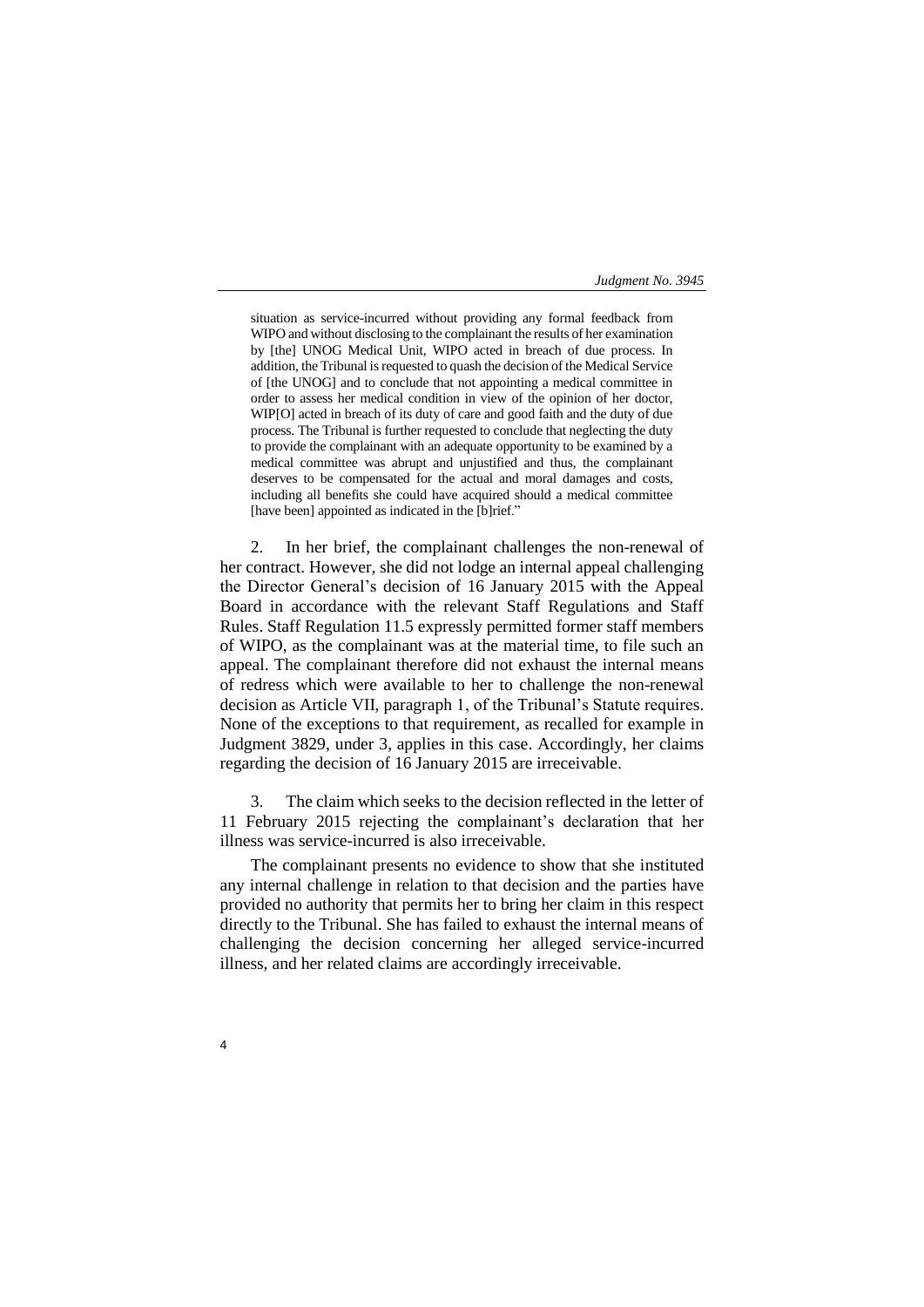4. The complainant raises a number of other issues in the complaint. These include, for example, the reduction of her remuneration when she was offered a temporary appointment for the period from 14 December 2012 to 28 February 2013 and the Administration's alleged promise of a long-term position. WIPO contends that these issues are irreceivable because they were not raised in the internal appeal. It is observed, however, that the complainant does not raise these matters as substantive claims in her complaint. Precedent has it that a complainant may enlarge on the arguments presented before internal appeal bodies, but may not submit new claims to the Tribunal (see, in particular, Judgments 2837, under 3, and 3420, under 10, and the case law cited therein). The Tribunal will consider any additional plea the complainant has made that may be relevant only to support her claims concerning her 2013 performance evaluation, which is the only receivable aspect of the present complaint.

5. In her complaint brief the complainant urges the Tribunal to set aside the decision of 15 December 2015 as well as the reviewing officer's assessment, and she requests it to order WIPO to pay her 50,000 Swiss francs in "actual damages", 40,000 Swiss francs for "professional, personal and moral suffering" and 5,000 Swiss francs in costs, together with interest from due dates until the date of payment. WIPO insists that the claims for damages and costs are new claims which are irreceivable because the complainant did not raise them in the internal appeal proceedings. This assertion is correct to the extent that Article VII, paragraph 1, of the Tribunal's Statute requires a complainant first to have exhausted her or his internal remedies in relation to a claim before bringing it to the Tribunal. However, the Tribunal's case law states that a complainant may make a claim for consequential relief which was not made in the internal proceedings. Under that case law, claims for moral damages can be treated as consequential relief and thus are not subject to the requirement to exhaust internal remedies (see Judgment 3871, consideration 18). Regarding the claim for costs, the Tribunal has accepted that only a claim for costs with respect to the proceedings before the Tribunal may be receivable (see Judgment  $3421$ , under  $2(a)$ ). In the premises, the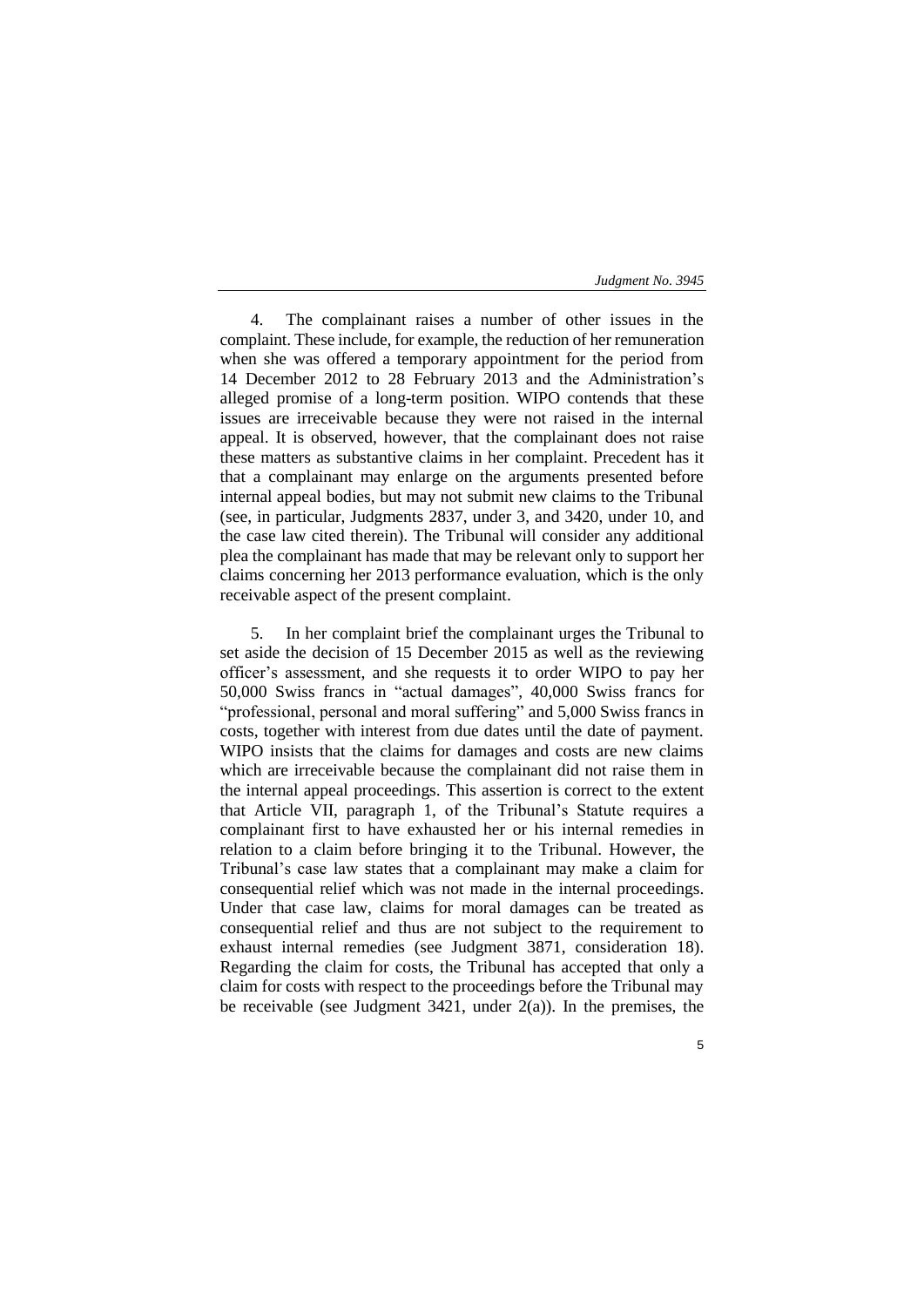claim for "actual" damages is not receivable and must be dismissed. However, the claims for moral damages and for costs are receivable.

With respect to her 2013 performance evaluation, the complainant's underlying challenge is to the "Improvement in performance required" overall rating which she was given by the reviewing officer. That was the rating which the complainant's direct supervisor had originally contemplated awarding before subsequently, by agreement with the complainant, awarding the overall rating of "Effective performance". The reviewing officer modified the rating to "Improvement in performance required". WIPO's Performance Management and Staff Development System Guidelines (Version 3) (the Guidelines) provide four categories of overall performance ratings. They are, in descending order: Outstanding performance; Effective performance; Improvement in performance required; and Unsatisfactory performance. The Guidelines state that the rating "Improvement in performance required" should be considered when an employee has shortcomings in performance but demonstrates potential to improve performance to meet the organizational needs.

7. The basic applicable principles where a performance appraisal is challenged have been stated as follows, for example in Judgment 3692, consideration 8:

"As the Tribunal has consistently held, assessment of an employee's merit during a specified period involves a value judgement; for this reason, the Tribunal must recognise the discretionary authority of the bodies responsible for conducting such an assessment. Of course, it must ascertain whether the ratings given to the employee have been determined in full conformity with the rules, but it cannot substitute its own opinion for assessment made by these bodies of the qualities, performance and conduct of the person concerned. The Tribunal will therefore intervene in this area only if the decision was taken without authority, if it was based on an error of law or fact, a material fact was overlooked, or a plainly wrong conclusion was drawn from the facts, or if it was taken in breach of a rule of form or procedure, or if there was abuse of authority (see, for example, Judgment 3006, under 7). This limitation on the Tribunal's power of review naturally applies to both the rating given in a staff report and the comments accompanying that rating."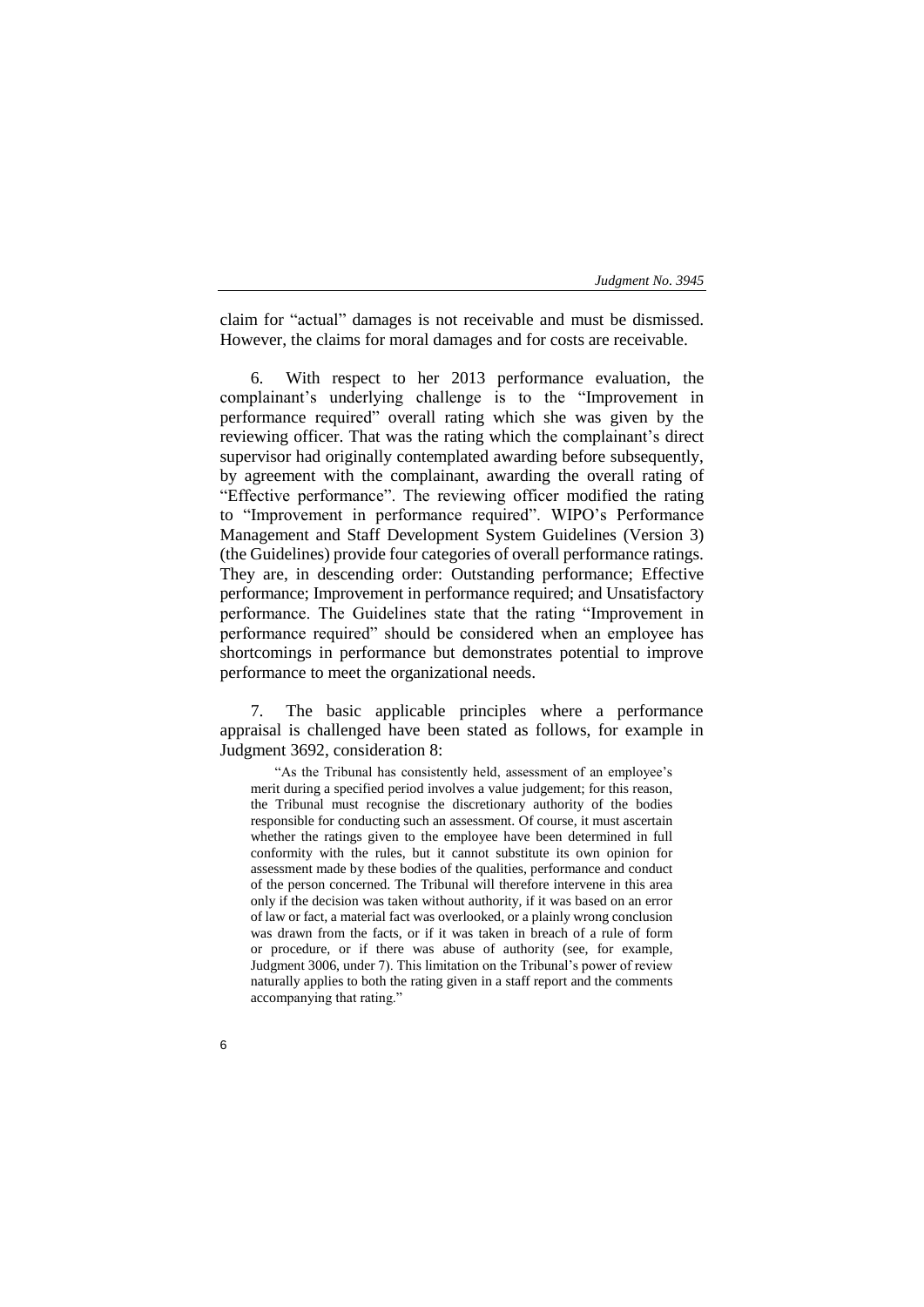8. The various grounds of the complainant's challenge will be considered below. It suffices at this juncture to observe that at the material time, the process for evaluating WIPO's staff members or employees was governed by the Guidelines. The Guidelines explain that the main purpose of the Performance Management and Staff Development System (PMSDS) is to improve WIPO's performance to its own as well as to its employees' benefit. Paragraph 3.4 of the Guidelines states that continuous feedback should be provided throughout the year and, accordingly, an employee and her or his direct supervisor should discuss and follow up on the work and development-related objectives, key competencies and identified training needs. The Guidelines contemplate that these will be identified prior to an ensuing evaluation year and that the evaluation will be conducted in light of the set work and development-related objectives in particular.

9. The Guidelines provide for a mandatory annual performance evaluation for each employee, and although interim reviews are not obligatory they may be conducted in certain circumstances. For the annual evaluation, there should be preparation and the conduct of an evaluation meeting(s) at the end of the calendar year or at the beginning of the ensuing year. For the evaluation, the direct supervisor is required to provide overall specific comments.

10. Once the evaluation is completed it should be first signed off by the direct supervisor and then by the employee in the Overall Evaluation Sign-Off Section. These steps must be completed by 31 March of the ensuing year to that for which the performance is being evaluated: by 31 March 2014 in the present case. According to the Guidelines, at the end of the evaluation process, the employee is to state agreement or disagreement with the evaluation, make comments if desired and sign off in the electronic performance management and staff development system (ePMSDS) within 10 working days after the direct supervisor signs off. The Guidelines make it plain that by signing the evaluation, the employee acknowledges receipt of it but is not thereby prevented from contesting the ratings or related comments under the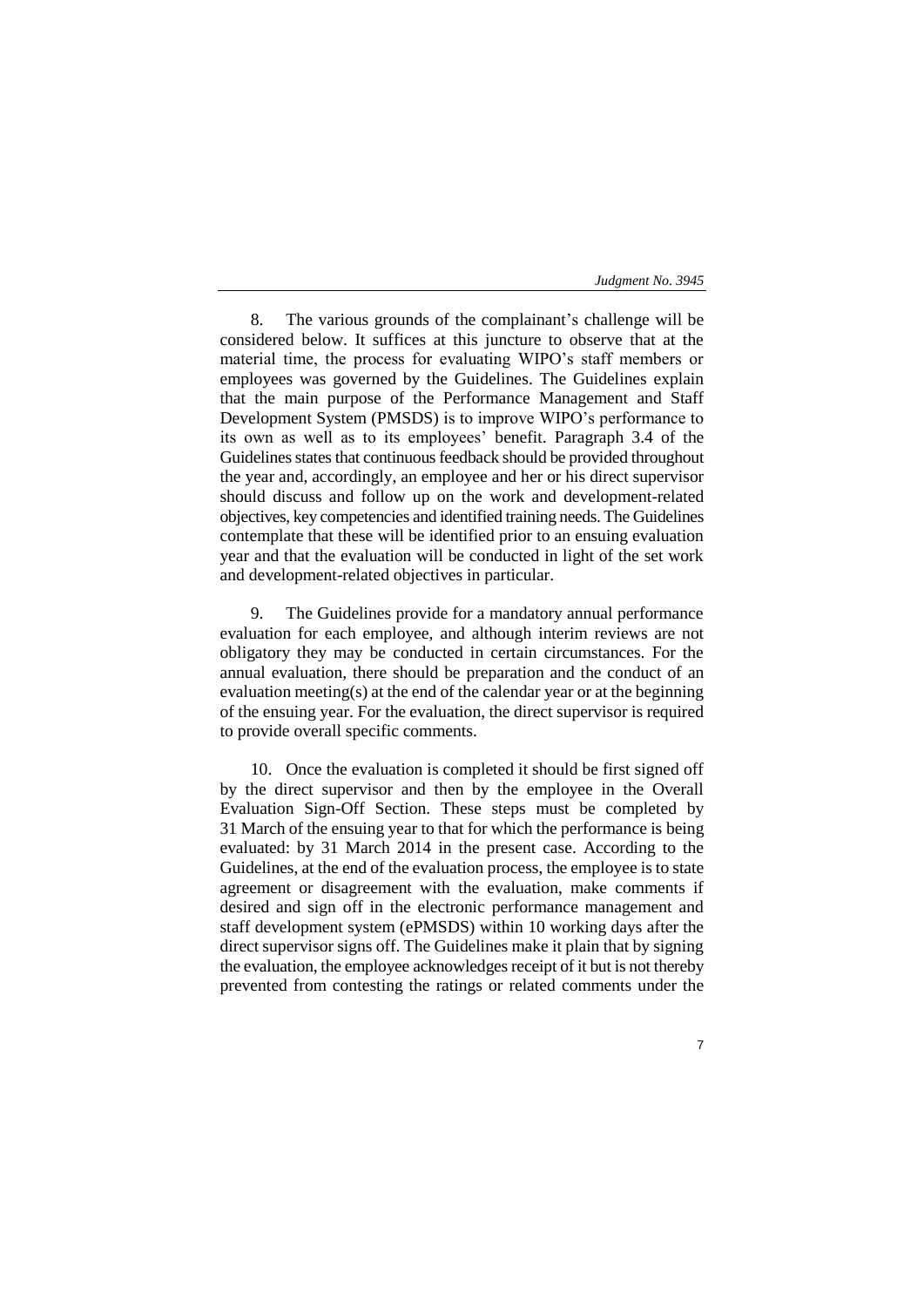existing appeal/rebuttal procedures. It also permits an employee to discuss the comments with the direct supervisor before finalizing the text.

11. The complainant states that her direct supervisor attempted to sign off her 2013 assessment in July 2013 without waiting for the yearly results to complete the assessment for the entire year and without discussing the contents with her. She contends that this "was a reviewable error, substantial procedural flaw and indicated improper motives [and] was also a breach of due process". This ground of the complaint is unfounded. The Administration acknowledged that there was an error when that error was identified. WIPO investigated the matter and discovered that at least two other staff members were affected by it. It was found that the direct supervisor had accidentally closed the 2013 evaluation in the electronic system while attempting to complete interim appraisals for part of 2013 at the same time. The evidence shows that the error was corrected when it was discovered and that it did not affect the complainant's performance evaluation for the 2013 cycle. That error therefore provides no basis for invalidating the 2013 performance evaluation.

12. The complainant further contends that her evaluation "indicated several [w]ork-related [o]bjectives, part of which (see for example item 4) were not related at all to [her] assignment [...] as a Program Analyst and thus [there was a breach of] the duty of due process". The Tribunal notes that item 4 in the ePMSDS form is a predefined mandatory objective for supervisors which requires supervisors to apply the PMSDS to direct subordinates according to the Guidelines and related documents. This is to ensure that employees whom they evaluate are aware of the requirements of the evaluation process. The complainant's contention is unfounded as the Tribunal sees no objective in the complainant's evaluation report for the 2013 cycle with respect to her work assignments which is not relevantly so related.

13. The complainant contends that her overall rating was changed from "Improvement in performance required" to "Effective performance" and then back to "Improvement in performance required" and that this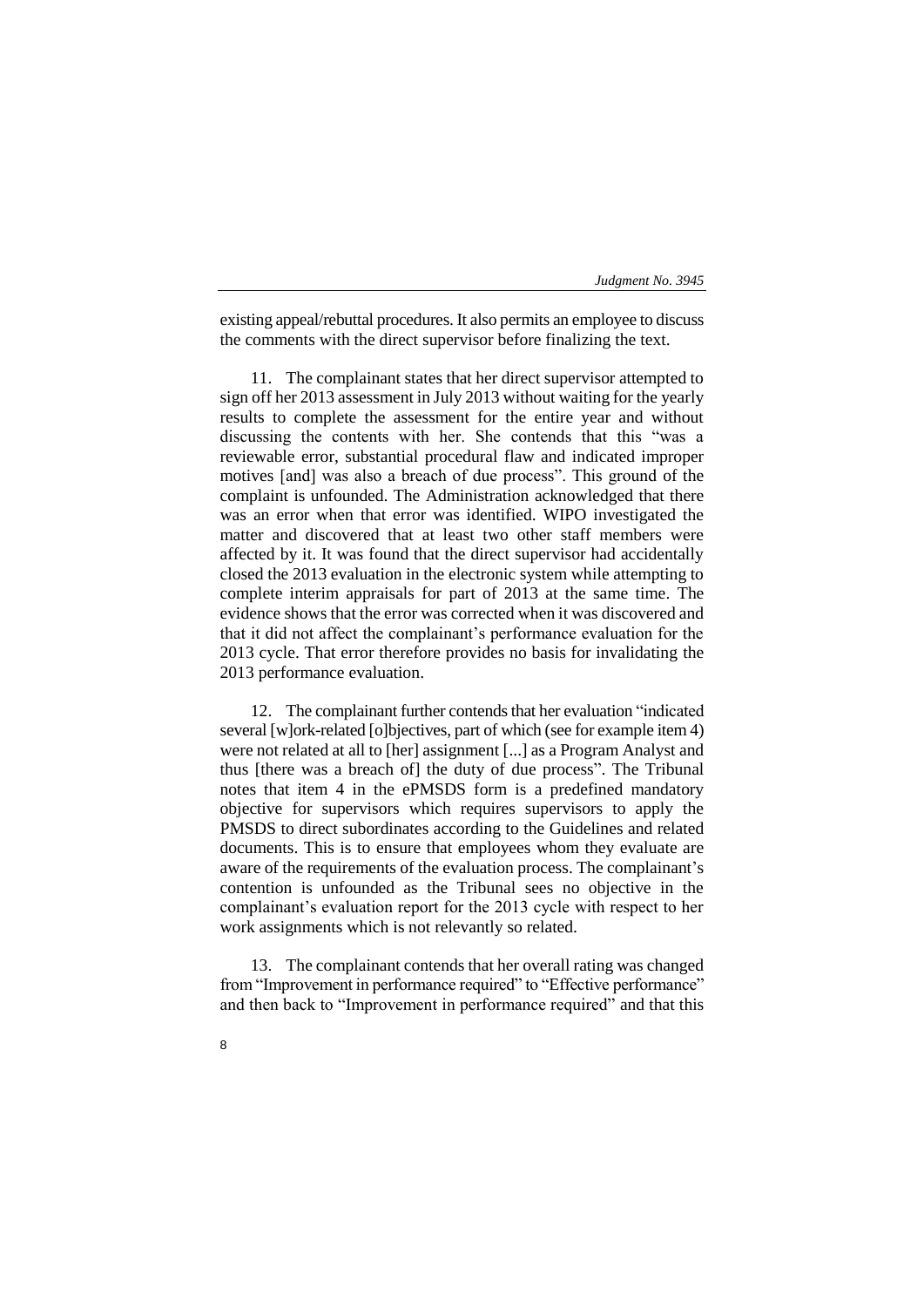was a breach of the duty of care and good faith and raised doubts concerning the motives of her direct supervisor and the reviewing officer. In reply, WIPO submits that the changing ratings with which the complainant takes issue were not final, as she only received one final overall rating, after the reviewing officer signed the evaluation. The complainant further contends that comments by the reviewing officer were not related to her performance objectives and thus his evaluation was based on a substantive flaw. She insists that the reviewing officer's appraisal is tainted by fundamental errors. In reply, WIPO submits that this allegation is unfounded as it is clear that the reviewing officer found that the complainant had not adequately addressed his concerns regarding WIPO's core competencies. WIPO insists that the reviewing officer's rating was fully in line with the applicable rules and was a fair representation of her performance.

14. It is noted that under the Guidelines, the reviewing officer is usually the supervisor of the employee's direct supervisor and is primarily responsible for assessing how well supervisors reporting directly to her or him apply the PMSDS. The reviewing officer is to advise the supervisor on the application of the PMSDS, to mediate between the supervisor and the employee in case of disagreements about the evaluation report and to intervene, if required. In cases of persisting disagreement on an evaluation, the reviewing officer should be involved in the process as mediator. The evaluation should only be signed by the direct supervisor, the employee and the reviewing officer once the mediation process has been conducted. Where no agreement can be reached in mediation, the direct supervisor is to provide the ratings and/or related comments and sign off the evaluation. The employee may indicate disagreement with the evaluation and comment on it in the Overall Evaluation and Sign-Off Section. In such an event the reviewing officer must confirm that a mediation process was conducted and document in the "Reviewing Officer's Comments" field the mediation efforts, including "the date(s), participants and outcome of the exchange(s)". If the reviewing officer does not agree with the evaluation given by the direct supervisor "even though the employee may be in agreement, [the reviewing officer] [...] can state the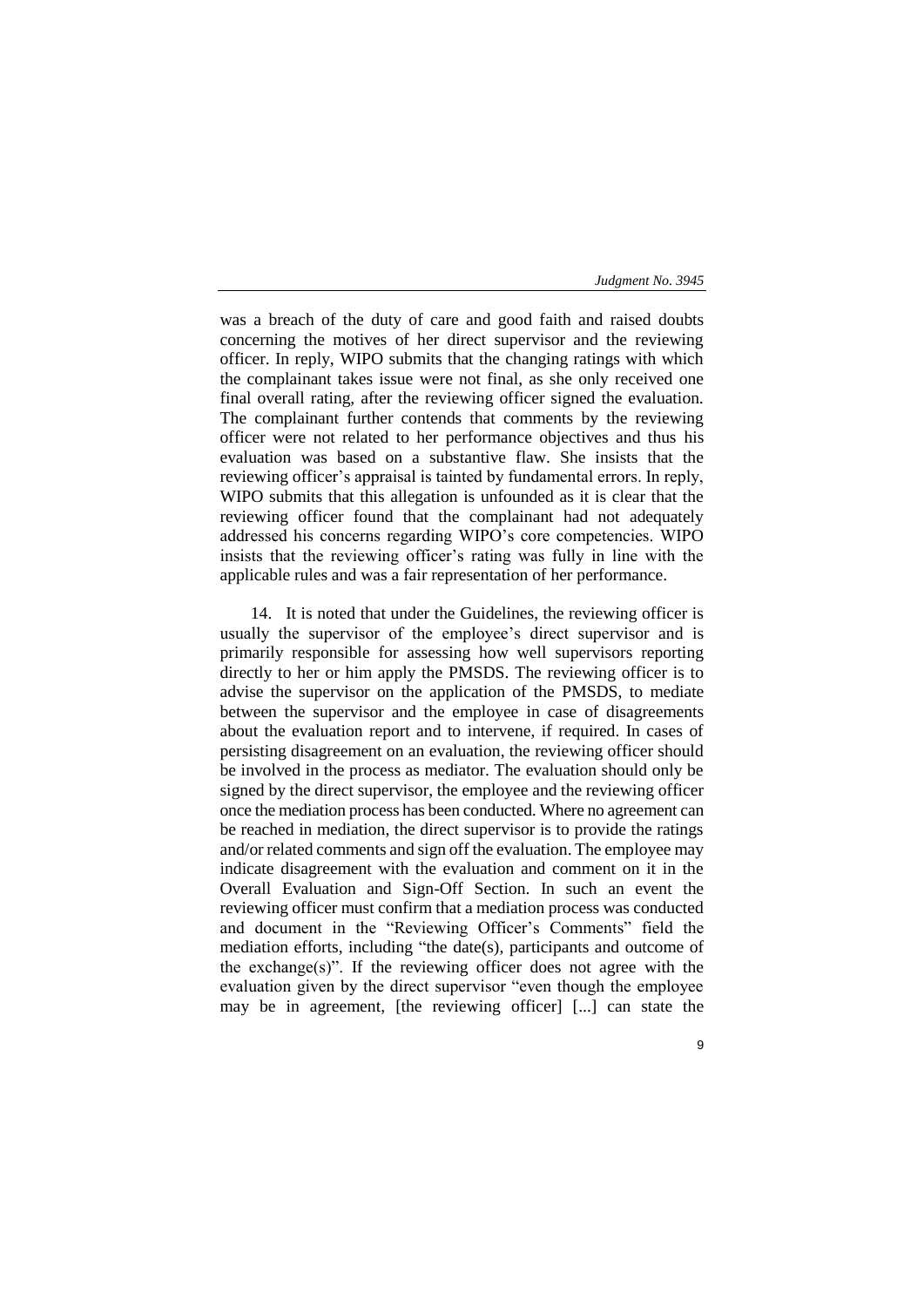disagreement in the ʽReviewing Officer's Comment' field, [...] list the areas of disagreement, give reasons and determine the overall rating [...]. If the overall rating is different from the one given by the direct supervisor, **the rating of the reviewing officer will prevail**" (original emphasis). Where there is disagreement and/or where the reviewing officer makes comments, the employee must sign off the evaluation a second time and may indicate any disagreement with the reviewing officer's comment and modified rating, if any. The Guidelines require an employee to sign off the evaluation even if she or he does not agree with the evaluation of the direct supervisor or with the comments or modified rating of the reviewing officer, as the signature merely acknowledges receipt of the evaluation and does not prevent the employee from contesting the ratings and/or related comments under the existing appeal/rebuttal procedures.

15. The complainant's allegations which are set out in consideration 13 above are unfounded. The Tribunal notes that in the 2013 evaluation report, the complainant's direct supervisor awarded her an overall rating of "Effective performance" and indicated that she had fully achieved work-related objectives. However, the direct supervisor also stated that the complainant's "behaviour attitudes such [as effective] communication and team spirit were discussed and clarified in a few cases" and that the complainant had agreed that effective communication and showing team spirit are competencies which can always be upgraded and provide a sound basis for a professional career. The reviewing officer, however, modified the overall rating to "Improvement in performance required", having set out six areas that were highlighted in past discussions in which the complainant's performance needed to be improved that the direct supervisor's comments did not reflect. The Tribunal also notes that the direct supervisor had at first indicated an intention to award the complainant an overall rating of "Improvement in performance required", but that the direct supervisor and the complainant then agreed to the award of an overall rating of "Effective performance". The reviewing officer then modified this rating to "Improvement in performance required" having again set out the reasons for so doing. The reviewing officer was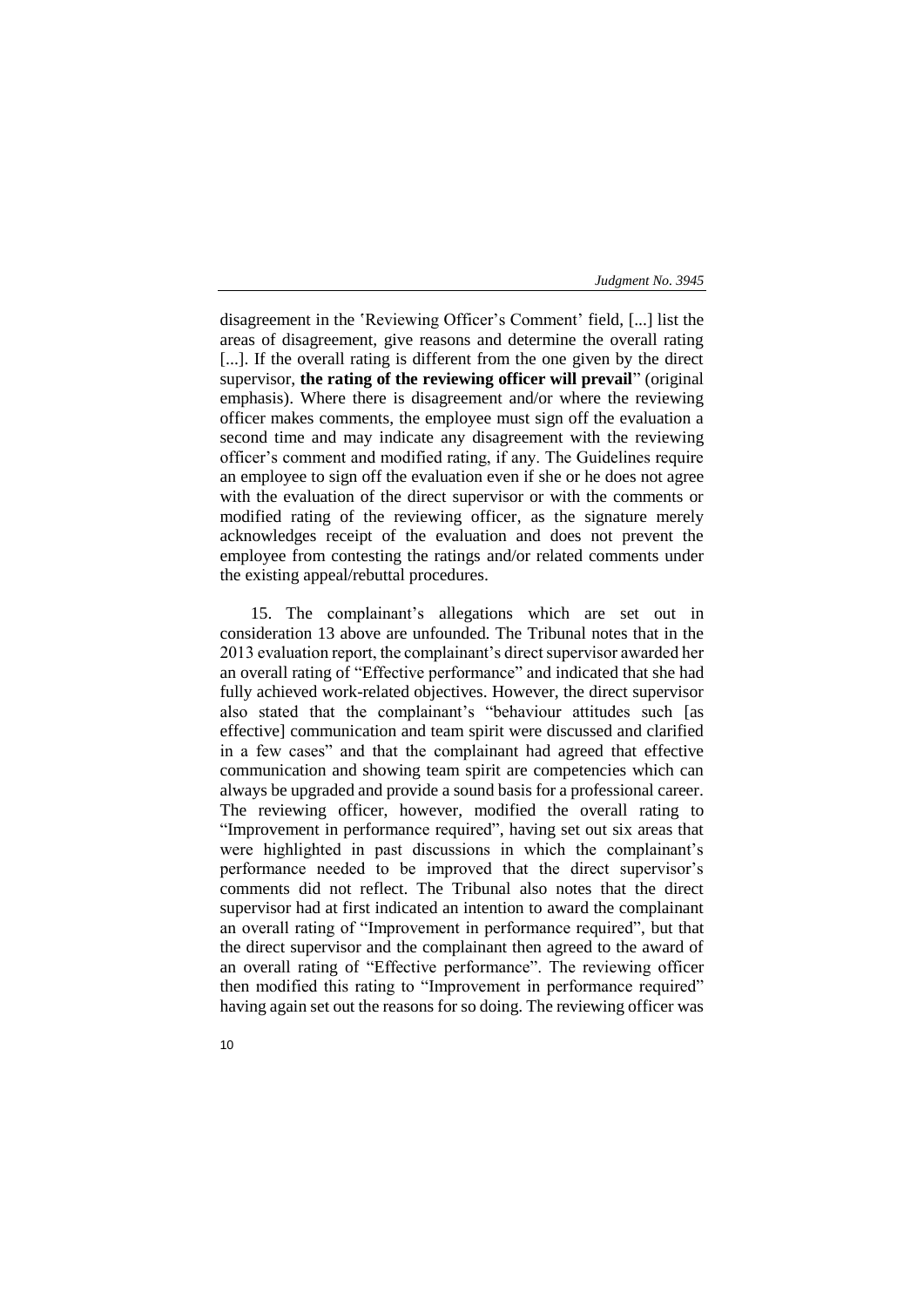acting in accordance with the Guidelines. There is no evidence that in modifying the rating the reviewing officer acted in breach of the duty of care and good faith and raised doubts concerning the motives of the complainant's direct supervisor and the reviewing officer, as the complainant alleges. Neither is there any evidence that shows that the reviewing officer's comments were not related to the complainant's performance objectives or that the reviewing officer's evaluation is tainted by fundamental errors. Neither is there any evidence, as the complainant also contends, that the reviewing officer abused his authority and failed to carry out his role with vigilance. Further, the Tribunal finds no basis on which to hold, as the complainant contends, that her direct supervisor, the reviewing officer and the Director General harmed her professional development.

16. The Tribunal further determines that the complainant's related contention that the reviewing officer's failure to discuss the modified overall rating with her was a breach of due process and a breach of duty of care and good faith, is unfounded. There is no provision in the Guidelines which requires such discussion(s). The Guidelines permitted the complainant to see the reviewing officer's evaluation, to comment upon it and to initiate the relevant appeal or rebuttal procedures in the event of disagreement. She exercised that right. Her further contentions that WIPO failed to honour the spirit of the performance appraisal mechanism and thus acted in breach of its duty of care and good faith, and that by failing to embrace the philosophy and objectives of the performance evaluation process her direct supervisor and reviewing officer acted in breach of due process, are also unfounded.

It is further determined that the complainant's request to the Tribunal to conclude that putting in place "a system which has the potential to harm the professional development of an employee is a breach of the duty of care" is speculative and will not be further considered.

17. The complainant contends that WIPO's failure to provide her with an objective and timely appraisal process was discriminatory, damaged her professional reputation and delayed her career development. In reply WIPO states that the delay in the finalization of the evaluation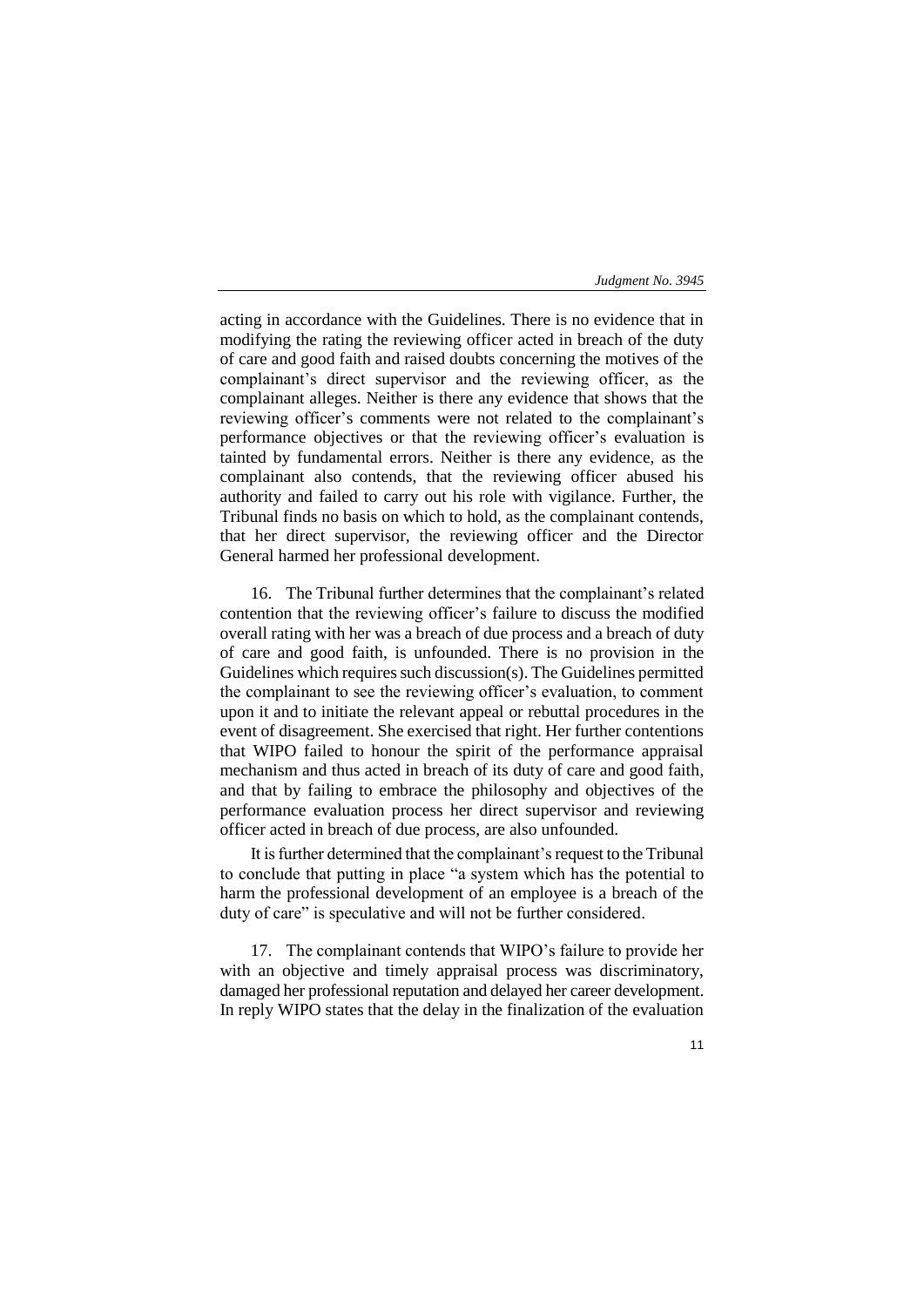was caused by disagreement between the complainant and her direct supervisor regarding the overall rating so the reviewing officer cannot be held responsible for the delay.

18. The Guidelines mandate that an evaluation is to be completed by 31 March of the ensuing year of the evaluation cycle at the latest. The Tribunal observes that discussions on the complainant's final evaluation for the 2013 cycle commenced in February 2014. The initial meeting between the complainant and her direct supervisor took place on 25 March 2014. The complainant disagreed with the supervisor's indication that she would award an "Improvement in performance required" overall rating. Attempts to arrange a mediation meeting between 10 April and 25 June 2014 failed. It was on this latter date that the complainant and her direct supervisor agreed that an overall rating of "Effective performance" would be awarded instead. The complainant signed off on that evaluation on 1 July 2014. The Guidelines then required the reviewing officer either to confirm or to modify that evaluation. The reviewing officer modified it to an overall rating of "Improvement in performance required" and signed off on the performance evaluation on 14 July 2014. The complainant presents no evidence to prove that that rating or the delay was discriminatory or damaged her career development, as she alleges. Moreover the delay was due to the fact that the parties were involved in ongoing discussions. Accordingly the claim on the ground of delay is unfounded.

19. In light of the above, the complaint must be dismissed.

# DECISION

For the above reasons, The complaint is dismissed.